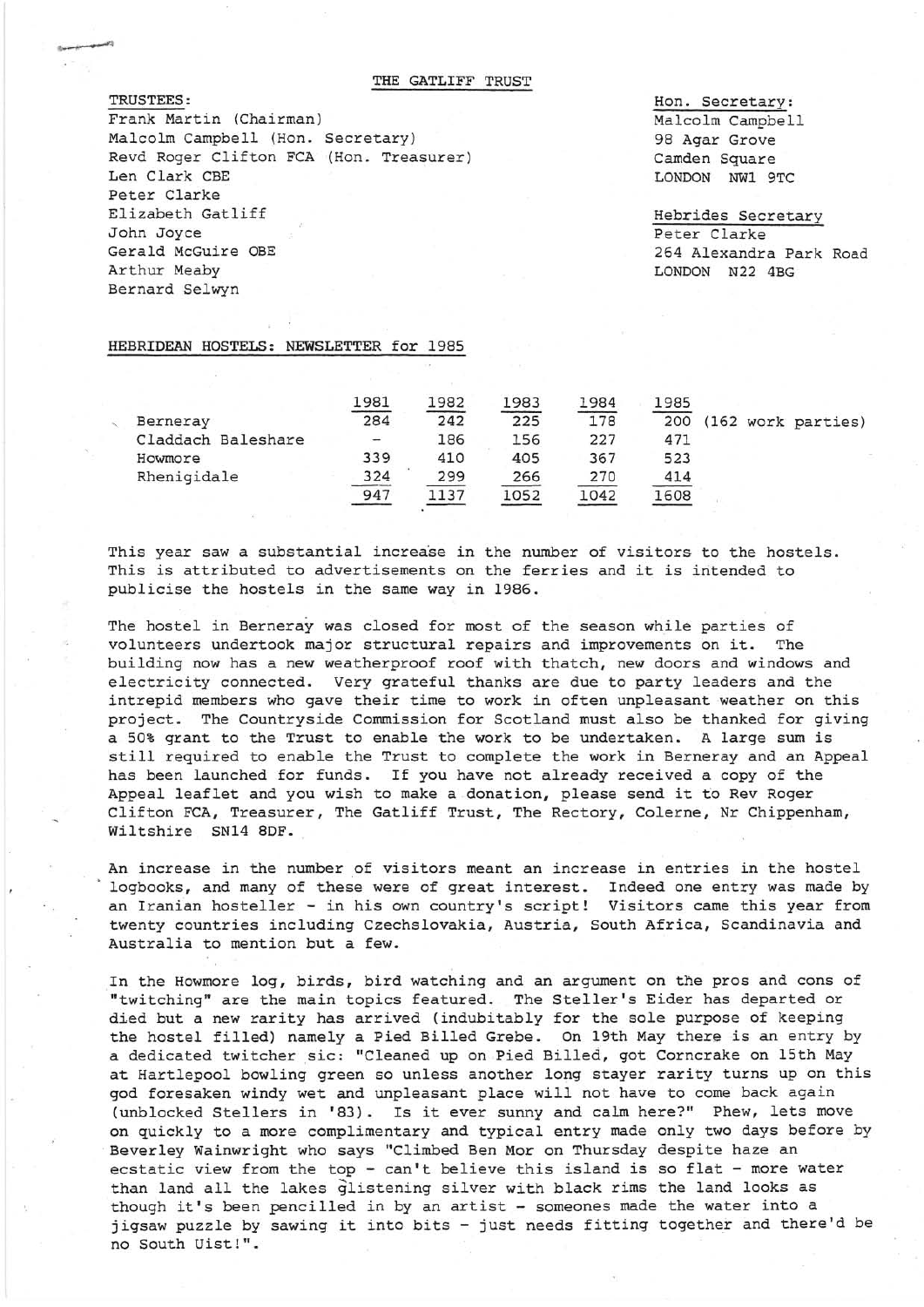On 11th July there is an unsigned entry at Howmore "Unlike many of the others who came here looking for that rare North American species of bird, I came looking for that probably extinct species of right whale that used to inhabit the water in centuries past. Thanks to whaling stations such as the one on Harris this whale has not been sighted for at least twenty years. If you get a chance visit the old station on Harris about 3 miles north west of Tarbert on the road to Huisinish. It's an interesting piece of history."

 $\sim$   $\sim$   $\sim$ 

It is a pity that the writer of that piece did not have Jeremy Craven's experience recorded in the Baleshare hostel log on 22nd June: "Incidentally, if you doubt the trek to Rhenigidale might be worth the effort, I'd say go. Perseverance was repaid to me when I enjoyed a half hour performance by a whale in the blue green waters of the inlet half way between the hostel and the road." Another notable experience is described in the same log by Tim Gallbraith on 28th September. "I could make out the most amazing set of antlers I have ever seen. To my surprise there were three stags leaping over the fence in a most beautiful display of power and grace. I have seen many deer, moose, elk but nothing comes close to this sight."

There is a fascinating entry by a German visitor, Lothar Koch at Howmore on 11th July. He writes: "I feel quite at home on this island - not only because of the similar name to "my island" in Germany which is called Juist. Also the inhabitants and their social structure reminds me a lot to the people of that German island many hundreds of miles away. The landscape is quite different though, pure sand dunes - you wouldn't find the smallest rock, sandy beach, saltmarshes and so forth. Here I like the diversity and the abrupt changes of habitats: mountain moors machair lochs and beaches. It's a pity we have to rush on but I have to clean the beach in Juist from the 1st August onwards. I wish we had some of these cosy croft cottages like this on our island."

It is very pleasing to find on reading through the housebooks that a number of local people used the hostels during the year. There is an entry in the Claddach Baleshare log on 8th August when two Lewis girls on a Duke of Edinburgh's Award Scheme expedition say "It is indeed strange to find this place "romantic" "harmonic" and even "outta centre". For this type of lifestyle we live and breathe every day of the year, and, for us, it signifies hard work, muck, wellington boots, awful weather and a heck of a lot of true grit - aye 'tis many things the life of the Hebridean but 'tis not dreamy to be sure."

Another practical and realistic entry can be found in the Rhenigidale log on 25th July when M. McMannon writes: "I first came to Rhenigidale 20 years ago, soon after the hostel was opened. During that time, my several visits at long . intervals have impressed on me the changes among which only two things remain apparently unchanging - one is Roddy MacInnes and the other is the expected road from Maaruig. The village is now quiet again in the evenings after the generator era of my last visit 10 years ago, but the electricity poles were a shock as I came over the hill. Inhabited houses have halved in number (but one has been rebuilt!); small children have grown up and gone away (but some have come back). Both deaths and births, of course, but the village is really just hanging on for the road. This seems a pity to visitors, many of whom came here previously because of the difficulty of access (although this is rarely mentioned in the logs). But I have changed my mind during this visit (which would not have been made had the road been completed) and would ask all lovers of the 'old' Rhenigidale to accept this too - that change is inevitable, but the worst change of all is the total loss this place. So cough up the cash EEC and put a new line on the map!".